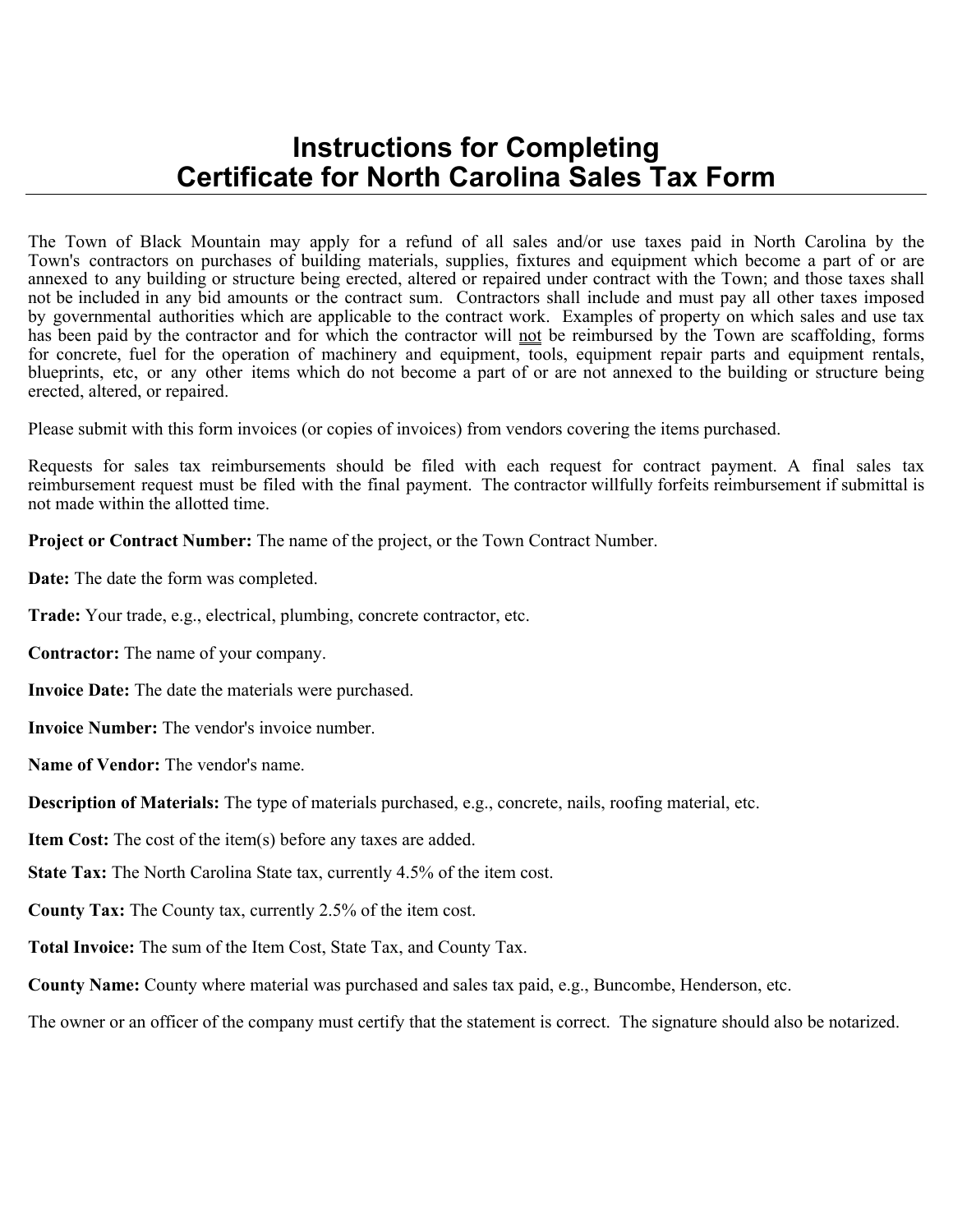Page <u>\_\_\_\_\_\_</u> of \_\_\_\_\_.

## **Certificate for North Carolina Sales Tax**

Project or Contract Number:\_\_\_\_\_\_\_\_\_\_\_\_\_\_\_\_\_\_\_\_\_\_\_\_\_\_\_\_\_\_\_\_\_\_\_\_\_\_\_\_\_\_\_\_\_\_\_\_\_\_\_\_\_\_\_\_\_\_\_\_\_\_\_\_\_\_ Date:\_\_\_\_\_\_\_\_\_\_\_\_\_\_\_\_\_\_\_\_\_\_\_\_\_\_

Trade:\_\_\_\_\_\_\_\_\_\_\_\_\_\_\_\_\_\_\_\_\_\_\_\_\_\_\_\_\_\_\_\_\_\_\_\_\_\_\_\_ Contractor:\_\_\_\_\_\_\_\_\_\_\_\_\_\_\_\_\_\_\_\_\_\_\_\_\_\_\_\_\_\_\_\_\_\_\_\_\_\_\_\_\_\_\_\_\_\_\_\_\_\_\_\_\_\_\_\_\_\_\_\_\_\_\_\_\_\_

| Invoice<br>Date | Invoice<br>Number | Name of<br>Vendor | Description of<br>Materials | Item<br>Cost | State<br>Tax | County<br>Tax | Total<br>Invoice | County<br>Name |
|-----------------|-------------------|-------------------|-----------------------------|--------------|--------------|---------------|------------------|----------------|
|                 |                   |                   |                             |              |              |               |                  |                |
|                 |                   |                   |                             |              |              |               |                  |                |
|                 |                   |                   |                             |              |              |               |                  |                |
|                 |                   |                   |                             |              |              |               |                  |                |
|                 |                   |                   |                             |              |              |               |                  |                |
|                 |                   |                   |                             |              |              |               |                  |                |
|                 |                   |                   |                             |              |              |               |                  |                |
|                 |                   |                   |                             |              |              |               |                  |                |
|                 |                   |                   |                             |              |              |               |                  |                |
|                 |                   |                   |                             |              |              |               |                  |                |
|                 |                   |                   |                             |              |              |               |                  |                |
|                 |                   |                   |                             |              |              |               |                  |                |
|                 |                   |                   |                             |              |              |               |                  |                |
|                 |                   |                   |                             |              |              |               |                  |                |
|                 |                   |                   |                             |              |              |               |                  |                |
|                 |                   |                   |                             |              |              |               |                  |                |
|                 |                   |                   |                             |              |              |               |                  |                |
|                 |                   |                   | Totals:                     |              |              |               |                  |                |

NOTE: Last page must be the certified page.